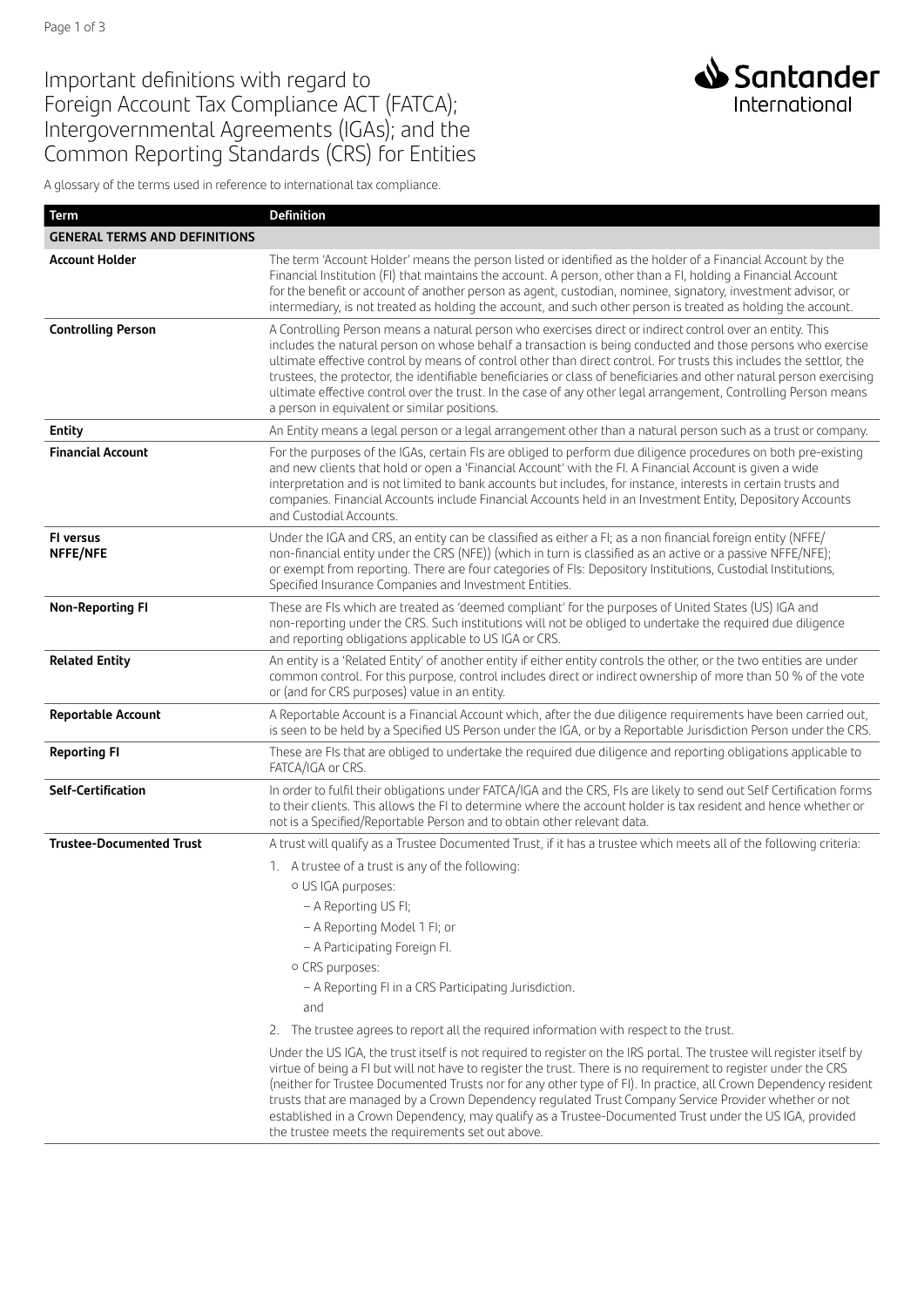| Term                                                                                                                                       | <b>Definition</b>                                                                                                                                                                                                                                                                                                                                                                                                                                                                                                                                                                                            |  |
|--------------------------------------------------------------------------------------------------------------------------------------------|--------------------------------------------------------------------------------------------------------------------------------------------------------------------------------------------------------------------------------------------------------------------------------------------------------------------------------------------------------------------------------------------------------------------------------------------------------------------------------------------------------------------------------------------------------------------------------------------------------------|--|
| <b>FATCA SPECIFIC TERMS AND DEFINITIONS</b>                                                                                                |                                                                                                                                                                                                                                                                                                                                                                                                                                                                                                                                                                                                              |  |
| <b>FATCA</b>                                                                                                                               | FATCA stands for Foreign Account Tax Compliance Act.                                                                                                                                                                                                                                                                                                                                                                                                                                                                                                                                                         |  |
|                                                                                                                                            | FATCA is a legislation introduced by the United States Department of the Treasury and Internal Revenue Service<br>(IRS). It requires Fls outside the US to report information on Financial Accounts held outside the US by US<br>Specified Persons in Fls or held by Passive NFFEs controlled by US Specified Persons (Reportable Accounts).                                                                                                                                                                                                                                                                 |  |
| <b>Deemed Compliant Financial</b><br>Institution (US IGA)                                                                                  | This status is reserved for a class of Foreign FIs that the IRS has deemed to pose a low risk of tax evasion. These<br>Foreign FIs are treated as compliant for FATCA purposes and are not required to undertake all due diligence and<br>reporting obligations as applicable under FATCA. There are two types of deemed compliant Foreign FIs (FFIs):<br>certified deemed compliant FFIs and registered deemed compliant FFIs. The difference between these is that<br>a registered deemed compliant FFI is obliged to register on the IRS FATCA Portal while the certified deemed<br>compliant FFI is not. |  |
| Direct Reporting NFFE (US IGA)                                                                                                             | A Direct Reporting NFFE means a NFFE which elects to report, and actually reports directly to the IRS certain<br>information about its direct or indirect substantial US owners (as defined under paragraph 1473 of the US<br>Internal Revenue Code; generally 10% ownership). A Direct Reporting NFFE is required to register with the<br>IRS to obtain its Global Intermediary Identification Number (GIIN). An Entity is allowed to sponsor one or more<br>Direct Reporting NFFEs (Sponsored Direct Reporting NFFEs).                                                                                     |  |
| <b>Excepted Inter-affiliate Foreign</b><br>FI (US IGA)                                                                                     | Under the US regulations, a FI does not include certain foreign entities that are considered excepted inter-<br>affiliate FFIs. One of the requirements for such an entity is that it does not receive payments from, or hold an<br>account with, a withholding agent other than a member of its expanded affiliated group, except depository<br>accounts maintained in the country in which the entity is operating to pay for expenses in that same country.                                                                                                                                               |  |
| <b>Exempt Beneficial Owner</b>                                                                                                             | These are entities that are exempt from all aspects of FATCA. They include foreign governments, international<br>organizations and certain local retirement funds.                                                                                                                                                                                                                                                                                                                                                                                                                                           |  |
| Foreign FI (FFI)                                                                                                                           | The term FFI means a non-US FI under FATCA and the US IGA.                                                                                                                                                                                                                                                                                                                                                                                                                                                                                                                                                   |  |
| <b>GIIN</b>                                                                                                                                | 'GIIN' stands for Global Intermediary Identification Number. Each FI that registers on the IRS FATCA/IGA Portal<br>will receive a GIIN. If the FI also registers as a Sponsoring Entity, it will receive a separate sponsoring GIIN.<br>There is no requirement to register separately for purposes of the CRS.                                                                                                                                                                                                                                                                                              |  |
| IGA                                                                                                                                        | IGA stands for Intergovernmental Agreement.                                                                                                                                                                                                                                                                                                                                                                                                                                                                                                                                                                  |  |
|                                                                                                                                            | The US IGA is the agreement between the Government of a specific jurisdiction and the US Government to<br>improve international tax compliance and to implement FATCA. Under the US IGA, FIs in the specific jurisdiction<br>are required to report information on Reportable Accounts held with them by Specified US Persons annually to<br>the Tax Authorities in the specific jurisdiction, who will forward the information to the IRS in the US.                                                                                                                                                        |  |
| <b>IGA Partner Jurisdiction</b>                                                                                                            | A jurisdiction other than your own that has entered into an intergovernmental agreement with the US to<br>improve international tax compliance and to implement FATCA (US IGA).                                                                                                                                                                                                                                                                                                                                                                                                                              |  |
| Information to be reported to<br>the Tax Authority of a Reportable<br>Jurisdiction under an IGA between<br>the Reportable Jurisdiction and | For a depository account, in relation to each Specified Person that is the holder of a Reportable Account and<br>each Specified Person that is a Controlling Person of a Passive NFFE that is the holder of a Reportable Account,<br>the following information will need to be reported:<br>i. Name                                                                                                                                                                                                                                                                                                          |  |
| the US                                                                                                                                     | Address<br>Ш.                                                                                                                                                                                                                                                                                                                                                                                                                                                                                                                                                                                                |  |
|                                                                                                                                            | Tax Identification Number (TIN) (for Specified US Persons, where available)<br>iii.                                                                                                                                                                                                                                                                                                                                                                                                                                                                                                                          |  |
|                                                                                                                                            | Date of birth<br>İV.                                                                                                                                                                                                                                                                                                                                                                                                                                                                                                                                                                                         |  |
|                                                                                                                                            | Name, address and TIN (if any) of the Passive NFFE<br>V.                                                                                                                                                                                                                                                                                                                                                                                                                                                                                                                                                     |  |
|                                                                                                                                            | vi. The name and Global Intermediary Identification Number (GIIN) of the Reporting FI; the account number (or<br>functional equivalent); the account balance or value as of the end of the calendar year (or other appropriate<br>period)                                                                                                                                                                                                                                                                                                                                                                    |  |
|                                                                                                                                            | vii. The total gross amount paid or credited to the account in the calendar year or other appropriate period,<br>including interest or aggregate of any redemption payments made.                                                                                                                                                                                                                                                                                                                                                                                                                            |  |
| <b>Non-Financial Foreign Entity (NFFE)</b>                                                                                                 | These are entities that, for the purposes of the IGAs, are Non-Financial Foreign Entities. There are two<br>different types of NFFEs: Active NFFE and Passive NFFE. Active NFFEs include trading companies, charities and<br>non-Fls that are listed on a recognized stock exchange together with all related Non-Fls of such companies.<br>Passive NFFEs are therefore those entities which do not fall to be classed as FIs, Active NFFEs or Exempt<br>Beneficial Owners.                                                                                                                                  |  |
| <b>Non-Participating Foreign Financial</b><br>Institution (US IGA)                                                                         | This is a Foreign Institution that is not a Participating FI, a Deemed Compliant FI or an Exempt Beneficial Owner.<br>These are generally FIs resident in non-IGA jurisdictions that have not complied with the FATCA provisions.                                                                                                                                                                                                                                                                                                                                                                            |  |
| <b>Owner Documented FI (US IGA)</b>                                                                                                        | An owner documented FI is a certain type of Deemed Compliant FI. In order to qualify under this category the<br>entity must satisfy the following:                                                                                                                                                                                                                                                                                                                                                                                                                                                           |  |
|                                                                                                                                            | It must not maintain a financial account for any Non-Participating FI;                                                                                                                                                                                                                                                                                                                                                                                                                                                                                                                                       |  |
|                                                                                                                                            | It must not be owned by, nor be a member of, a group of Related Entities with any member that is a depository<br>institution, custodial institution or specified insurance company (i.e. it can only be affiliated to other investment<br>entities); and                                                                                                                                                                                                                                                                                                                                                     |  |
|                                                                                                                                            | It must provide the required documentation regarding its owners and agree to notify any changes in its<br>circumstances to the FI that is undertaking the reporting obligations on its behalf.                                                                                                                                                                                                                                                                                                                                                                                                               |  |
| Participating Foreign Financial<br>Institution (US IGA)                                                                                    | This is a FI resident in a non-IGA jurisdiction which has entered into a Foreign FI (FFI) Agreement with the IRS. It<br>will be obliged to register on the IRS FATCA Portal and undertake all due diligence and reporting obligations as<br>applicable under FATCA.                                                                                                                                                                                                                                                                                                                                          |  |